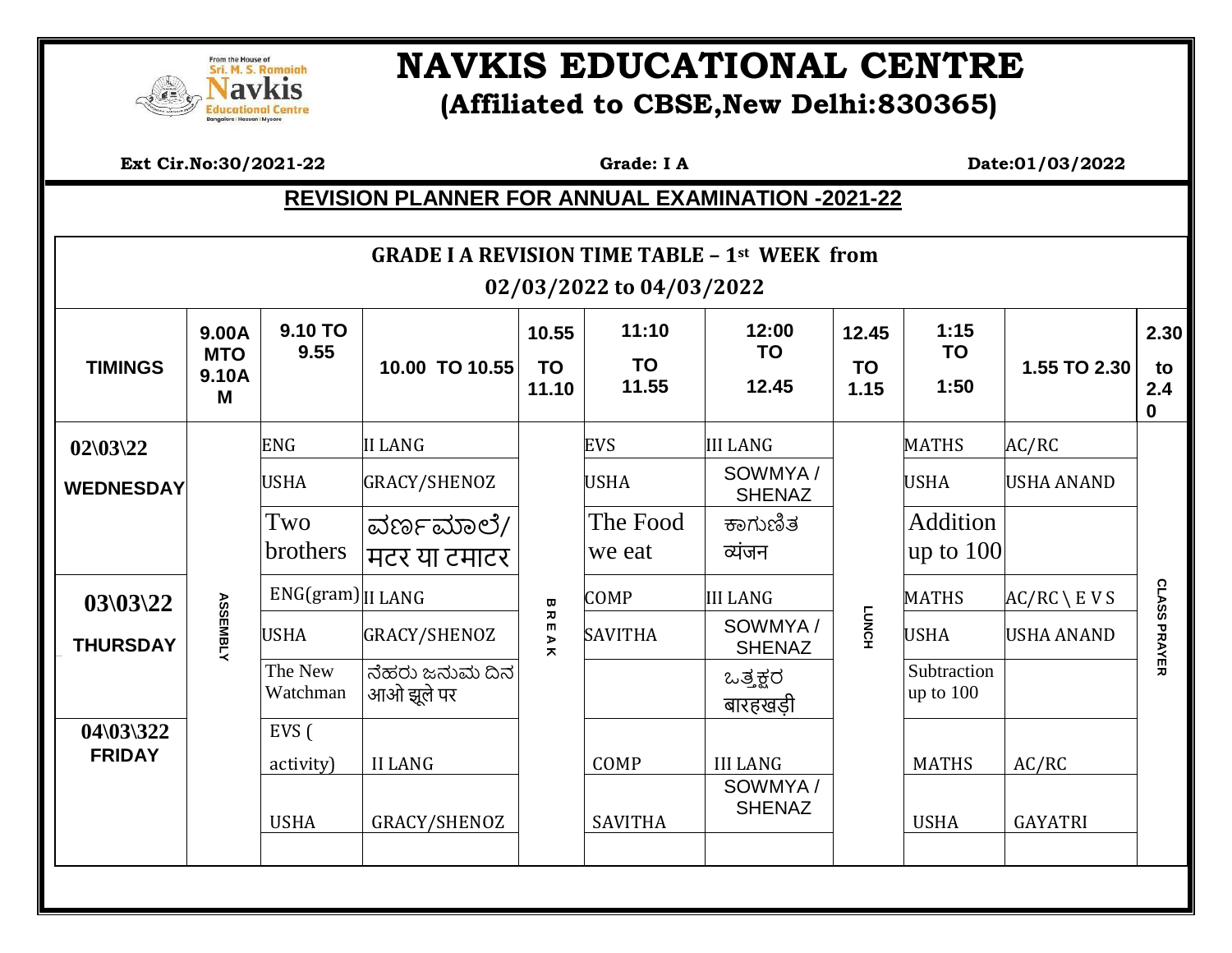| <b>GRADE I A REVISION TIME TABLE - 2nd WEEK from</b><br>07/03/2022 to 11/03/2022 |                               |                                    |                           |                                                                                            |                               |                                            |                            |                               |                                              |                     |
|----------------------------------------------------------------------------------|-------------------------------|------------------------------------|---------------------------|--------------------------------------------------------------------------------------------|-------------------------------|--------------------------------------------|----------------------------|-------------------------------|----------------------------------------------|---------------------|
| <b>TIMINGS</b>                                                                   | 9.00AM<br><b>TO</b><br>9.10AM | 9.10 TO9.55                        | 10.00 TO 10.55            | 10.55<br>TO<br>11.10                                                                       | 11:10<br>TO<br>11.55          | 12:00 TO<br>12.45                          | 12.45<br><b>TO</b><br>1.15 | 1:15 TO<br>1:50               | 1.55 TO 2.30                                 | 2.30<br>to<br>2.40  |
| 07\03\22                                                                         |                               | ENG                                | YOGA                      |                                                                                            | GK                            | ART/CRAFT                                  |                            | <b>EVS</b>                    | AC/RC                                        |                     |
| <b>MONDAY</b>                                                                    |                               | <b>USHA</b><br>Thank You!          | GAYATHRI                  |                                                                                            | SAVITHA                       | PRAMILA                                    |                            | <b>USHA</b><br>Our Shelter    | <b>USHA ANAND</b><br>Test (English) 15 MARKS |                     |
| 08\03\22                                                                         |                               | ENG                                | PT                        |                                                                                            | <b>MATHS</b>                  | ART/CRAFT                                  |                            | <b>MATHS</b>                  | AC/RC                                        |                     |
| <b>TUESDAY</b>                                                                   |                               | <b>USHA</b><br>Come let us play    | MAHESH                    |                                                                                            | <b>USHA</b><br>Multiplication | <b>PRAMILA</b>                             |                            | <b>USHA</b><br>Multiplication | <b>USHA ANAND</b><br>Test (E V S) 15 MARKS   |                     |
| 09\03\22                                                                         |                               | ENG                                | <b>II LANG</b>            |                                                                                            | EVS                           | III LANG                                   |                            | <b>MATHS</b>                  | AC/RC                                        |                     |
| <b>WEDNESDAY</b>                                                                 |                               | <b>USHA</b>                        | GRACY/SHENOZ              |                                                                                            | <b>USHA</b>                   | SOWMYA/<br><b>SHENAZ</b>                   |                            | <b>USHA</b>                   | <b>USHA ANAND</b>                            |                     |
|                                                                                  | <b>ASSEMBLY</b>               | Work book                          | ಸೆ ೋಮನ ಟಾಮ<br>हाथी राजा   | $\pmb{\varpi}$<br>观<br>$\blacksquare$<br>$\blacktriangleright$<br>$\overline{\phantom{a}}$ | Our Shelter                   | ಪಠಗಾಇವರು<br>ಯಾರು<br>ಬಲ್ಲೆಯಾ?<br>जोडकर वलिो | <b>LUNCH</b>               |                               | Test (Maths) 15 MARKS                        | <b>CLASS PRAYER</b> |
| $10\overline{\smash{\big)}\ 22}$                                                 |                               | ENG (gram)                         | II LANG                   |                                                                                            | COMP                          | <b>III LANG</b>                            |                            | <b>MATHS</b>                  | AC/RC                                        |                     |
| <b>THURSDAY</b>                                                                  |                               | <b>USHA</b>                        | GRACY/SHENOZ              |                                                                                            | SHWETA                        | SOWMYA/<br>SHENAZ<br>बारहखड़ी<br>ನೋಡಿ ಕಲಿ  |                            | <b>USHA</b>                   | <b>USHA ANAND</b>                            |                     |
| $11\backslash03\backslash22$<br><b>FRIDAY</b>                                    |                               | Work book                          | ಶಂಕರಪ್ಪನ ಮನೆ<br>सफे द हंस |                                                                                            |                               |                                            |                            | Tables                        | Test (2 <sup>nd</sup> lang) 15 MARKS         |                     |
|                                                                                  |                               | EVS (                              |                           |                                                                                            |                               |                                            |                            |                               |                                              |                     |
|                                                                                  |                               | activity)                          | II LANG                   |                                                                                            | COMP                          | <b>III LANG</b>                            |                            | <b>MATHS</b>                  | AC/RC                                        |                     |
|                                                                                  |                               | USHA                               | GRACY/SHENOZ              |                                                                                            | <b>SHWETA</b>                 | SOWMYA/<br>SHENAZ                          |                            | USHA                          | GAYATRI                                      |                     |
|                                                                                  |                               | Safety and good<br>${\tt manners}$ |                           |                                                                                            |                               |                                            |                            | Tables                        | Test (3 <sup>rd</sup> lang) 15 MARKS         |                     |